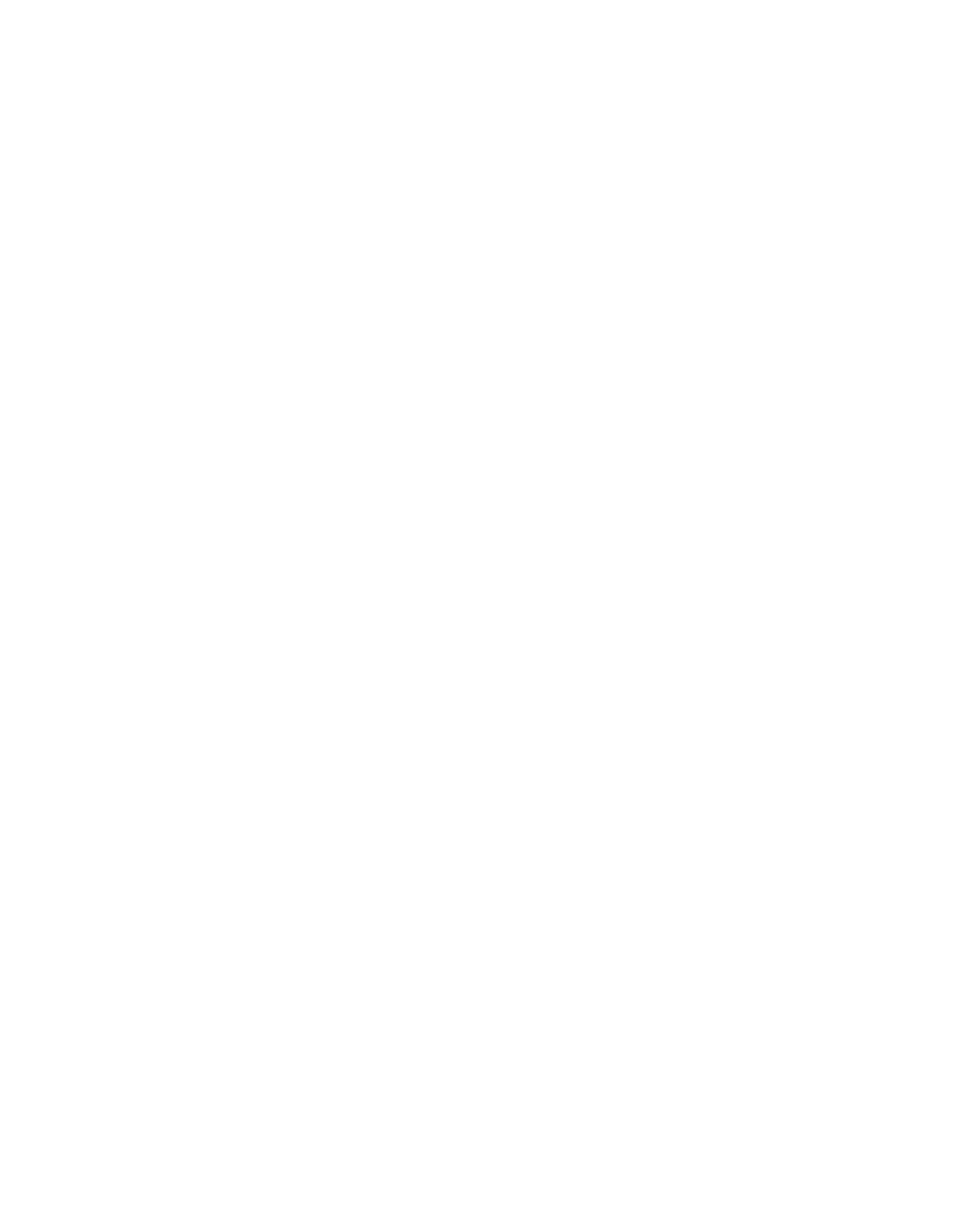#### **FETAL MEMBRANES RUPTURE TEST**

# **QUALITY CONTROL KIT**

#### **INTENDED USE**

The ROM Plus Quality Control Kit monitors the performance of the ROM Plus Fetal Membranes Rupture Test for the purposes of external quality control. The lyophilized human positive protein control is an assayed control material for qualitative testing.

#### **REAGENTS AND COMPONENTS**

Each ROM Plus Quality Control kit contains:

- One Positive Control Vial (self-contained glass ampoule of buffer)
- One Negative Control Vial (self-contained glass ampoule of buffer)
- Directions for use

The positive control is obtained from purification of human amniotic fluid, assayed to provide the appropriate concentration of insulin-like growth factor-binding protein 1 (IGFBP-1, also known as PP12) and Alpha-Fetoprotein (AFP), and then lyophilized. Buffer is mixed with the positive sample from an integrated sealed glass ampoule when performing testing.

The buffer and lyophilized control form a stabilized solvent containing normal saline, a pH of 7.4 (same as amniotic fluid). The preservatives in the buffer ampoule contain sucrose 5% BSA stabilizer and bovine serum albumin to provide 4-5 mg/ml protein concentration along with preservative 0.1% Proclin 950 at a pH of 8.1 (similar to amniotic fluid).

The negative control is a stabilized solvent containing normal saline, a pH of 7.4 (same as amniotic fluid), but does not contain IGFBP-1 or AFP.

# **STORAGE AND STABILITY**

• The lyophilized positive and negative controls can be stored in a dry place at room temperature to the expiration date.

# **LIMITS OF THE TEST**

- To obtain accurate results, all directions need to be followed.
- Quality control requirements should be performed in conformance with local, state and/or federal regulations or accreditation requirements.

# **QUALITY CONTROL TEST PROCEDURE**

Follow the test procedure steps properly to obtain an accurate quality control result. Users should treat the control material as a human specimen in terms of handling.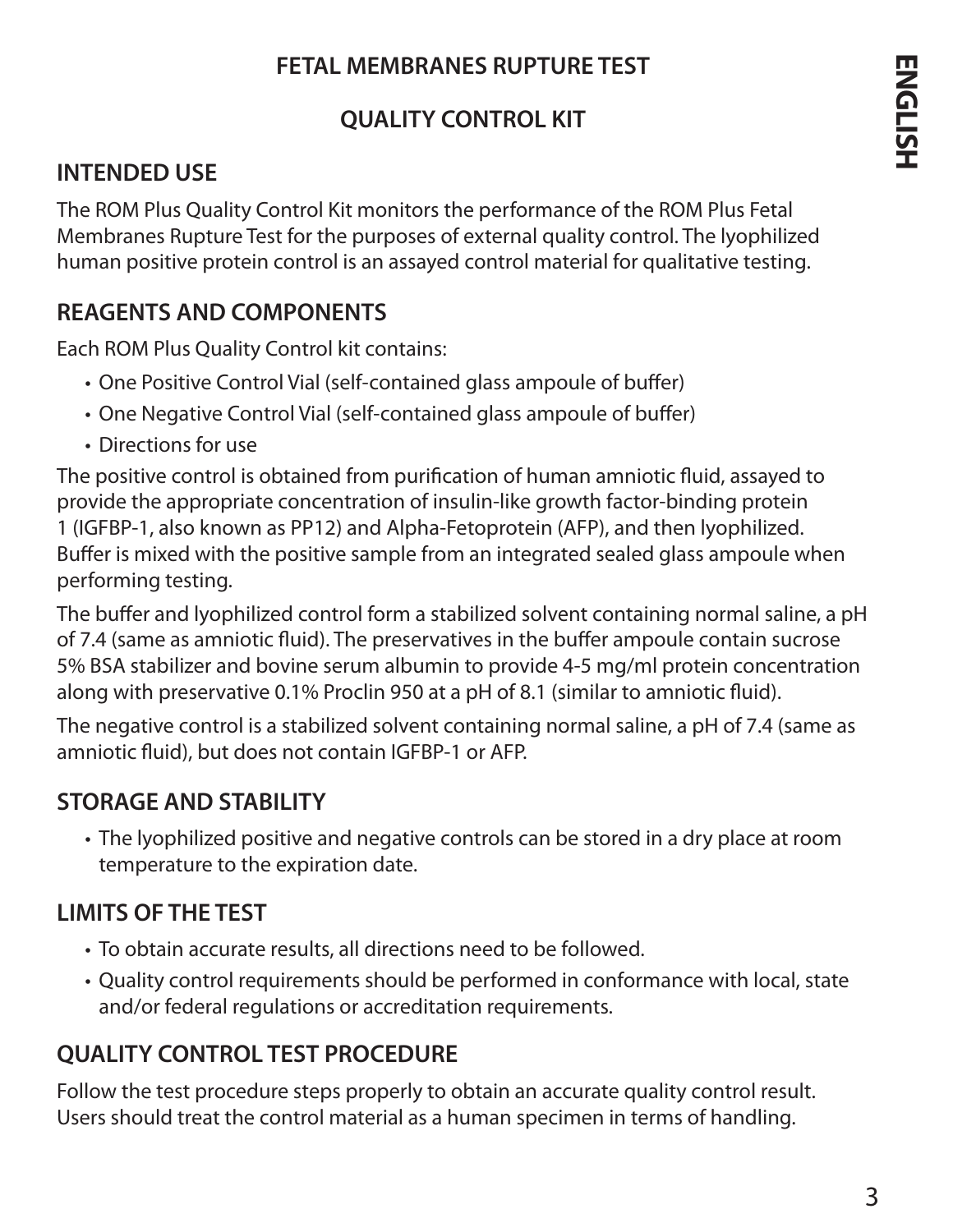

# **Step 1 - Prepare Test Cassettes**

Prepare two ROM Plus test cassettes, one for the Positive Control and one for the Negative Control. Since this is a quality control test and no human sample is required, the polyester vaginal swab and standard dropper vial should not be used.



#### **Step 2 - Prepare Positive Control**

Tear open the Positive Control Vial foil pouch and remove the vial. Gently bend or squeeze the Positive Control vial, breaking the glass ampoule inside. **Mix the buffer with the lyophilized positive sample for at least 45 seconds**. Be careful not to let the sample drip out of the vial.



# **Step 3 - Prepare Negative Control**

Gently bend or squeeze the Negative Control Vial, breaking the glass ampoule inside. Be careful not to let the sample drip out of the vial.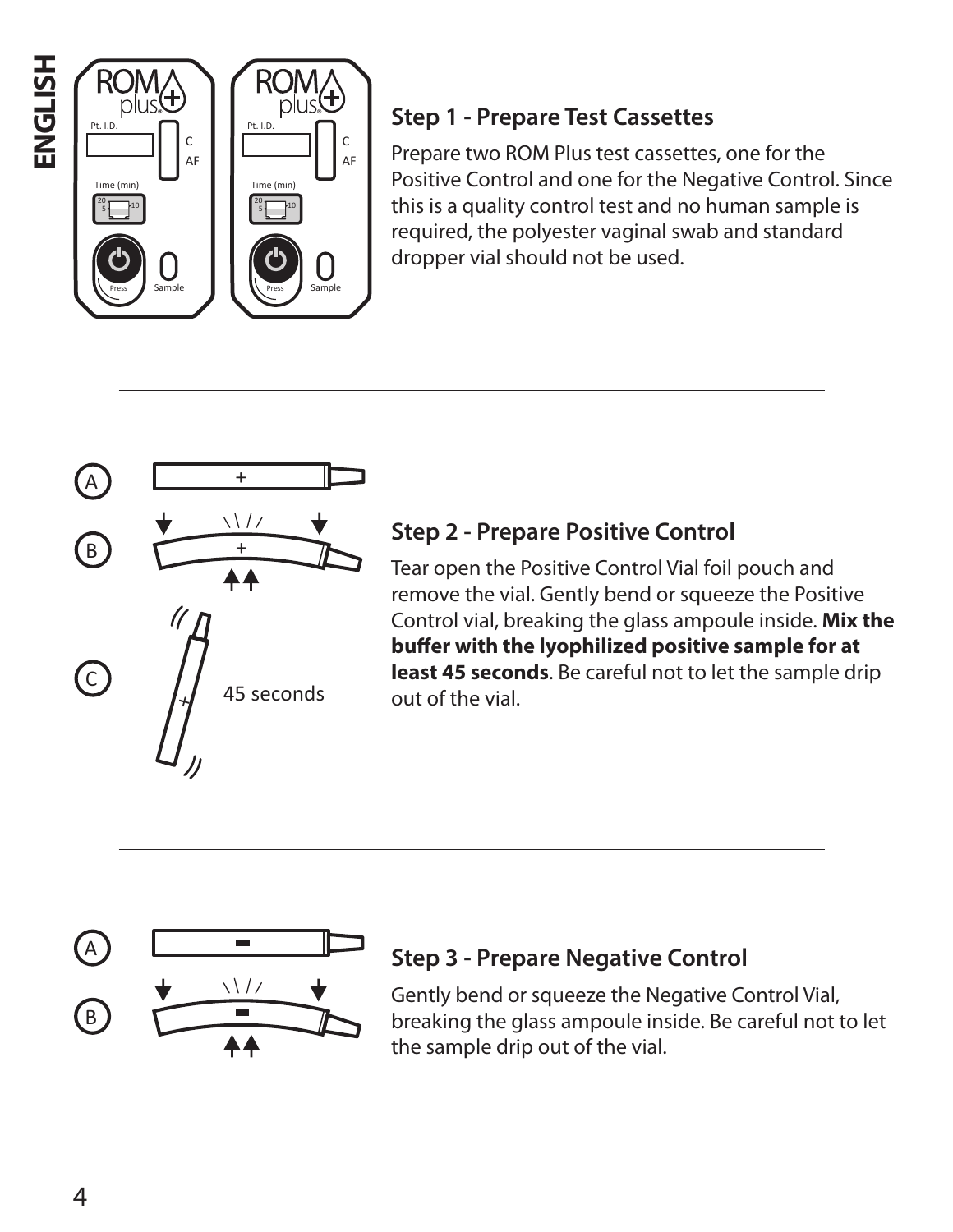

#### **Step 4 - Run Tests**

- Add 4-6, or more, drops of the Positive Control solution to one ROM Plus test cassette.
- Add 4-6, or more, drops of the Negative Control solution to the other ROM Plus test cassette.

Start the timers on each cassette by firmly pressing and rolling thumb over the timer button from left to right. Wait 5-20 minutes for test results to manifest in test window (C/AF).



# **Step 5 - Read Test Results**

Read the test results from 5 to 20 minutes. Only a control line (C) should be visible for the negative control. Both the control line (C) and test line (AF) should be visible for the positive control. The test is positive even if the stripes are faint.

The external positive control is four times the threshold cutoff concentration prior to dilution of the patient sample with extraction buffer, and will appear at approximately 5 minutes; however, the full 20 minutes should be used before interpreting final results. Do not interpret test results based on the darkness of the stripes. It is recommended to read the strip by 20 minutes.

**CAUTION:** This product contains human sourced and/or potentially infectious components. Components sourced from human blood have been tested and found to be nonreactive for HBsAg, anti-HIV 1/2, and anti-HCV. No known test method can offer complete assurance that products derived from human sources or inactivated microorganisms will not transmit infection. Therefore, it is recommended that all human sourced materials be considered potentially infectious and handled with appropriate biosafety practices.